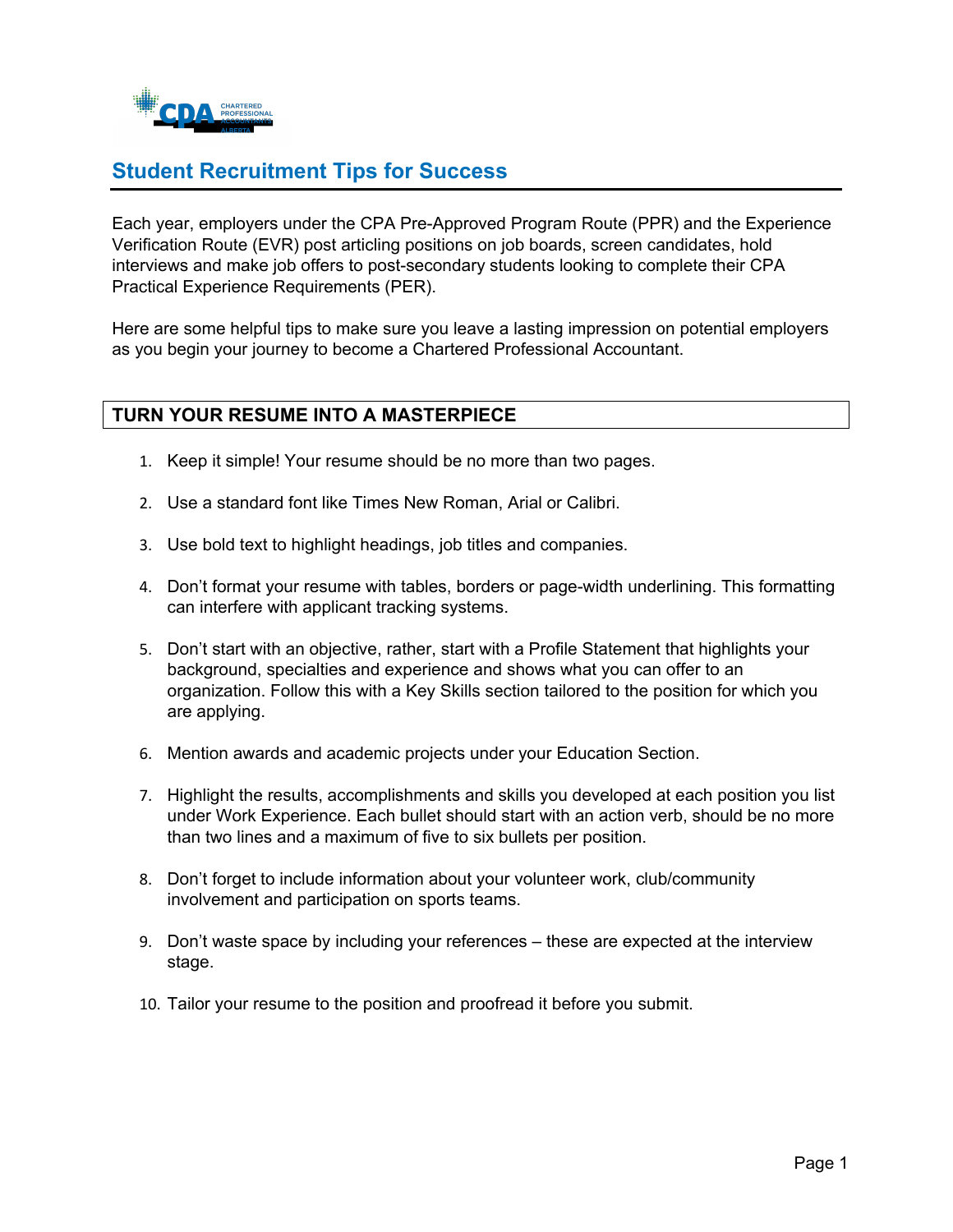### **THE IMPORTANCE OF NETWORKING**

- 1. Build your network before you graduate the connections you make as student can be useful when you are looking for a job!
- 2. Use your family friends as resources they have years of experience and will most likely share their expertise with you.
- 3. Get an internship employers often hire full-time employees from their internship pool.
- 4. Make sure your online reputation is professional.
- 5. Attend information sessions, career fairs and other networking events held by your post-secondary institution.
- 6. Expand your network beyond campus get involved with sports clubs or leagues, community organizations, professional organizations or volunteer opportunities.
- 7. Manage your conversations with the 80/20 rule try to listen 80% of the time and speak about 20% of the time.
- 8. Don't forget to follow up you won't have a connection without communication!

### **USING LINKEDIN TO DEVELOP AND MAINTAIN YOUR NETWORK**

- 1. Create a comprehensive profile and include a professional-looking photo.
- 2. Create a custom headline that lists skills and industries and not your current job title and organization.
- 3. Communicate what sets you apart from other candidates in your summary.
- 4. Highlight key accountabilities from your current job and basic details from past positions (title, employer, dates).
- 5. Showcase your skills make sure to also include skills you've used outside of work such as involvement in volunteer work, sports groups and community clubs.
- 6. Give endorsements to your connections as this is a great way to encourage others to endorse you for your skills.
- 7. Get recommendations from bosses, colleagues and clients this will add credibility to your profile. Offer to recommend others in return.
- 8. Join and participate in groups: ask questions, contribute answers, like interesting posts, and share helpful articles. This is a great way to advertise yourself and build relationships within your field.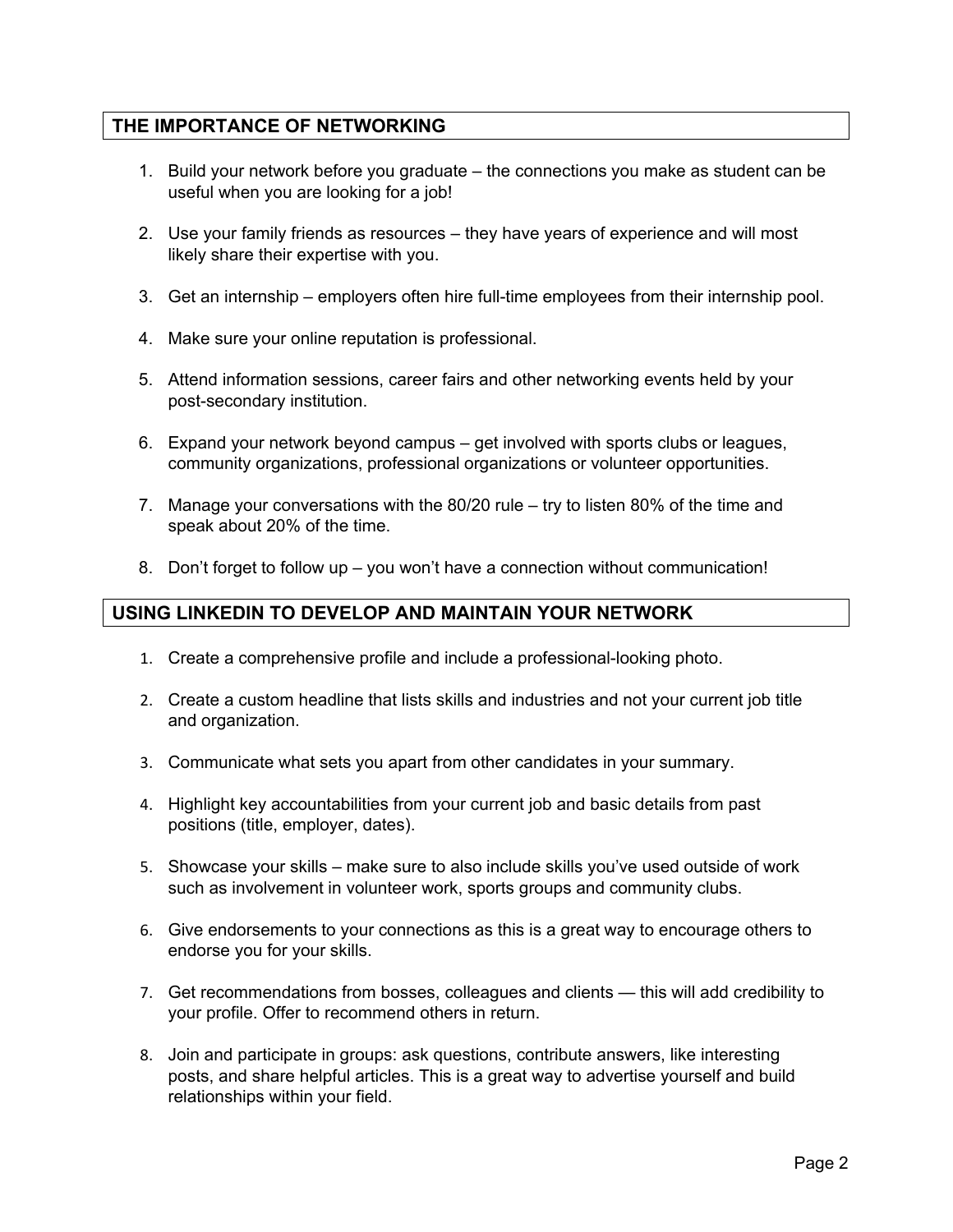## **HOW TO MAKE A GREAT IMPRESSION AT A CAREER FAIR**

- 1. Craft your 30-second elevator speech that communicates who you are, what you're looking for and how you can benefit a company or organization.
- 2. Research the companies that are attending and make your "A" list (companies you must meet) and "B" list (nice-to-meet list, time permitting).
- 3. Prepare tailored questions for each employer you plan to visit.
- 4. Create a professional email address for your job search and make personal business cards to hand out.
- 5. Wear business attire if possible leave bulky coats, boots and back packs in your car or locker.
- 6. Arrive early to avoid waiting in long lines to speak with your preferred employers.
- 7. Be confident! Give a firm handshake, make eye contact and introduce yourself with your first and last name. Smile, be polite and engage in relevant conversation.
- 8. Have realistic expectations your goal should be to develop your network and gain information, not walk away with a job.
- 9. Don't monopolize a recruiter's time. If the booths are busy, limit yourself to two questions and let the recruiter decide on the talking time. If there's no line-up feel free to chat at a greater length.
- 10. Remember, career fairs are about getting connected, so network with other attendees waiting in line. There is value in connecting with everyone, not just potential employers.